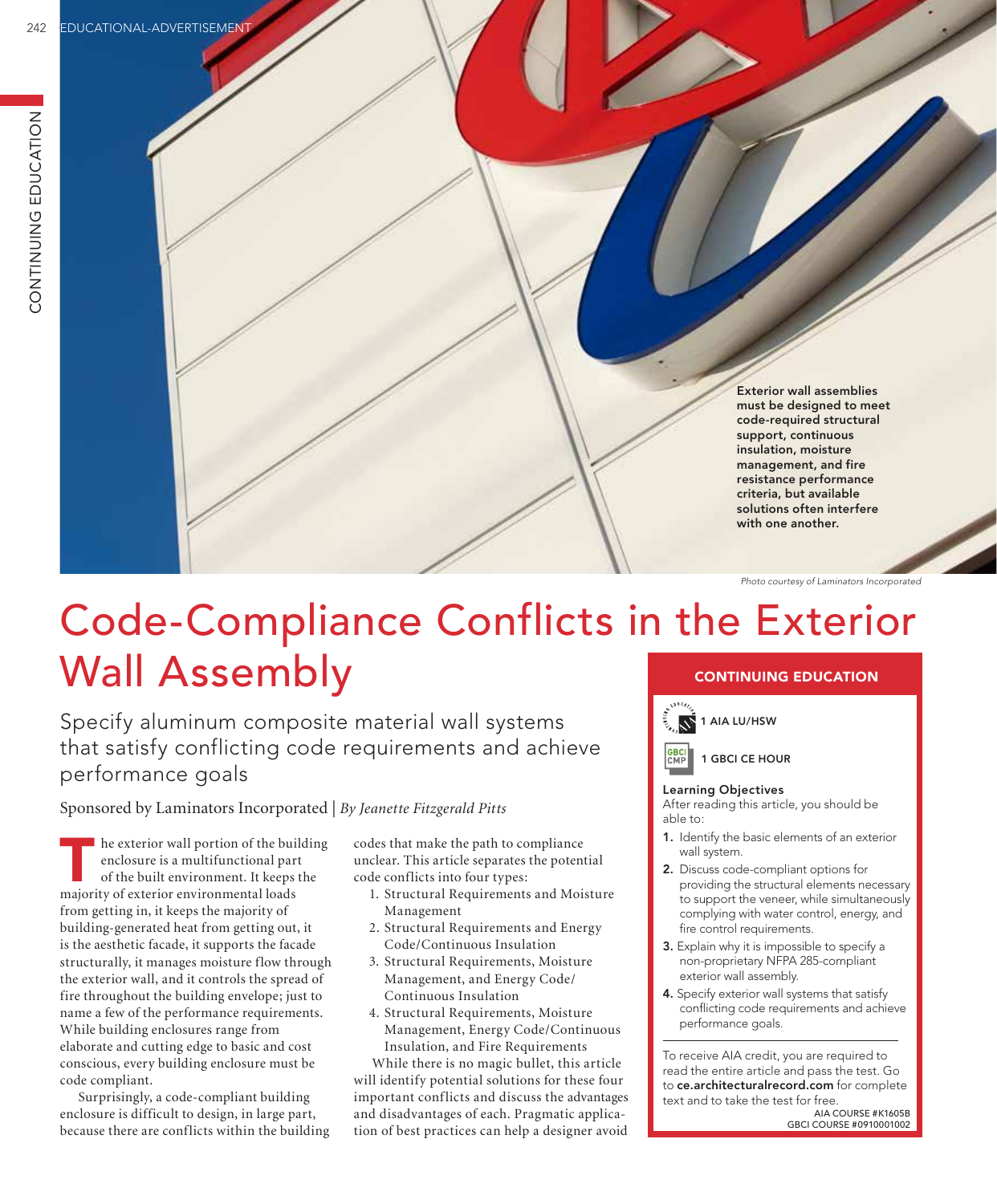*Image courtesy of Laminators Incorporated* 



ACM CLADDING SYSTEM OVER CONTINUOUS INSULATION

the difficulties associated with these code conflicts and create a functionally compliant enclosure.

### BASIC ELEMENTS OF AN EXTERIOR WALL SYSTEM

The exterior wall system is tasked with managing and controlling the movement of heat, air, and moisture into and out of the building enclosure, while providing the requisite structural support for the exterior facade. In order to accomplish this extensive list of interrelated, but diverse, design objectives, the exterior wall assembly includes a number of stand-alone components and systems that must work simultaneously and in close proximity with one another without interfering. A few of the basic components and systems commonly found in an exterior wall assembly include: structural elements, drainage plane (typically the air and water barrier), vapor retarder (optional as required), insulating elements, and exterior cladding.

### Structural Elements

The structural elements inside of the exterior wall system include the structural supports that attach the veneer, or other types of exterior cladding, to the structure. Building codes require that these structural elements be designed to support the self-weight of the veneer and to withstand appropriate environmental loads, such as wind loads. Structural elements include, but are not limited to, the primary wall structure, sheathing, secondary framing system elements (e.g. cold-formed metal furring), and other structural members that are specific to certain proprietary exterior wall systems.

### Drainage Plane

The drainage plane in an exterior wall assembly exists to effectively manage moisture but is regularly called upon to manage airflow as well. Most often, the drainage plane is defined with an air and water barrier, an element designed to both manage water and airflow at the same plane within the exterior wall construction.

The water barrier is designed to limit exposure of bulk rainwater and condensation to the managed portions of the exterior wall cavity, to enable the exterior wall cavity to dry, and to prevent uncontrolled water from penetrating further into the interior. The air barrier in the exterior wall assembly is intended to control the airflow between the outdoors and the interior, conditioned space. Airflow control is important because airflow carries moisture, spreads smoke, impacts indoor air quality, and influences the movement of heat, which impacts the thermal performance of the building.

### Vapor Retarder

Moisture, in any form, needs to be effectively managed in the built environment. While the drainage plane is designed to control the movement of liquid water; water vapor, which refers to water in its gaseous state, is controlled by a vapor retarder. A vapor retarder impedes the flow of water vapor between the exterior assembly and interior walls. The code defines when a vapor retarder is required, and it is oftentimes incorporated into the drainage plane by using a product that can function as a water barrier, an air barrier, and a vapor retarder.

### Insulating Elements

The expansion of insulation requirements in the exterior wall system is a relatively new addition to the energy code—the result of a growing demand for improved systems efficiency and increasing interest in satisfying sustainable design initiatives. Insulating elements in the exterior wall system manage the flow of heat in and out of the building. This reduces the heat lost or gained through the exterior wall and improves the overall performance of the HVAC system because less energy is required to keep the building at its preferred temperature.

### Exterior Cladding

Exterior cladding refers to the protective layer or finish affixed to the exterior side of the building envelope. The exterior cladding makes an important contribution to the overall aesthetics of the building, but also provides the first layer of protection against bulk rainwater penetration.

Continues at ce.architecturalrecord.com

*Jeanette Fitzgerald Pitts has written dozens of continuing education articles for* Architectural Record *covering a wide range of building products and practices.*



Laminators Incorporated is a leading manufacturer and provider of aluminum composite panels, installation systems, and support services. Laminators' lightweight panels are strong, quick to fabricate and install, and available in a multitude of colors, finishes, and installation options to maximize the project design and budget. www.laminatorsinc.com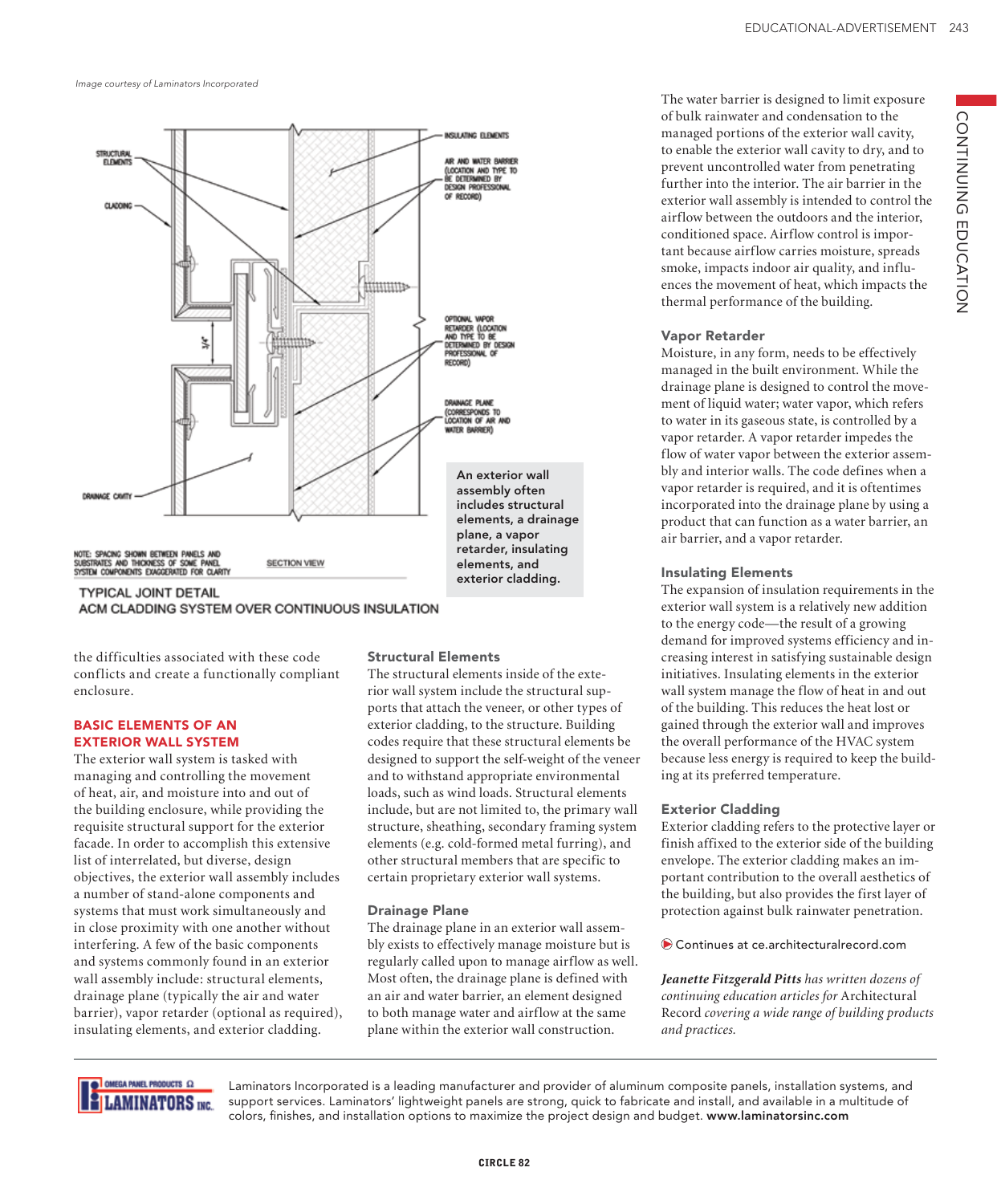There are a variety of materials available to provide exterior cladding that can meet the specific needs of the building and aesthetic preferences of the design team, including different metals and metal composites, stone, wood, and concrete.

#### THE CODE CHALLENGE

While the variety of functionalities and the different components and systems that must be integrated into the building envelope make for a complex specification, perhaps the most challenging aspect of designing a code-compliant exterior wall system is deciphering the applicable codes themselves. There are many building codes that weigh in on one aspect of the building envelope or another, and they regularly reference other building codes as they describe their prescriptive and alternative compliance paths. When it comes to defining the design requirements of a building enclosure, no single code is self-contained and comprehensive.



*Photo courtesy of Laminators Incorporated*  Perhaps the most challenging aspect of designing a code-compliant exterior wall system is deciphering the applicable codes themselves.

#### Intertwined Code Requirements

In order to design a code-compliant building envelope, a designer must satisfy provisions in multiple codes, while navigating the intertwined references and conflicting requirements. Here is a high-level explanation of the current entanglement of the codes defining a safe and acceptable building enclosure.

The International Building Code (IBC) is the model code that defines safe building and design practices, and it has been adopted, in one version or another, throughout the United States. There are many sections of the IBC that apply to the design and functionality of exterior walls. Chapter 14: Exterior Walls establishes minimum requirements for exterior walls in terms of moisture control, fire resistance, and structural support. It defines design and compliance measures for many specific materials used for exterior wall construction. It requires that exterior walls be designed to resist superimposed loads, as required by Chapter 16: Structural Design of the IBC, and meet the fire-resistance ratings, as required by Chapter 7: Fire and Smoke Protection Features of the IBC, if required. Chapter 14 also requires that certain exterior wall assemblies be tested in accordance with and in compliance with the acceptance criteria of the National Fire Protection Association (NFPA) 285 test standard, Standard Fire Test Method for Evaluation of Fire Propagation Characteristics of Exterior Non-Load-Bearing Wall Assemblies Containing Combustible Components (NFPA 285).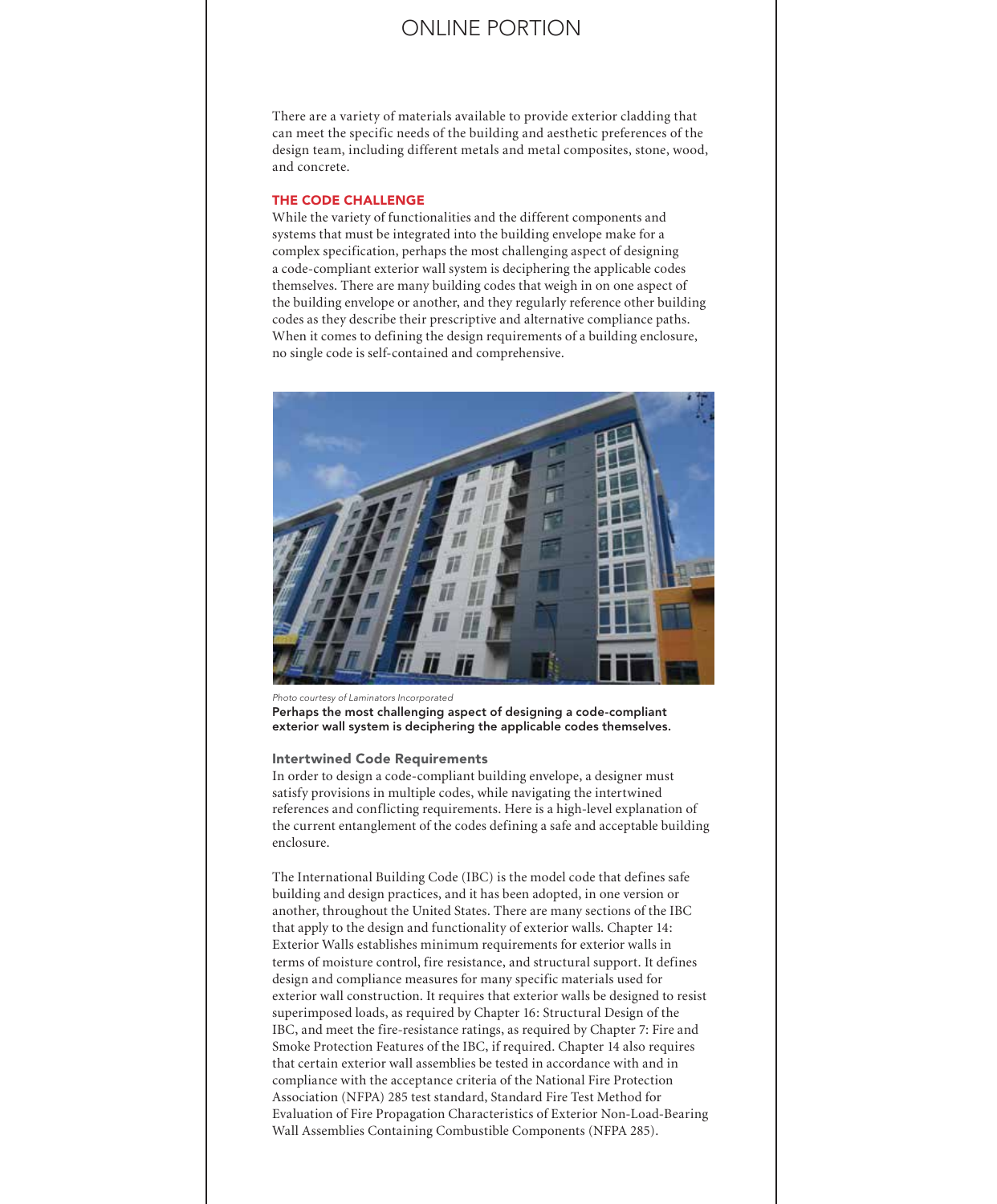In the IBC, Chapter 13: Energy Efficiency requires that buildings be designed and constructed in accordance with the International Energy Conservation Code (IECC). The IECC recognizes the ANSI/ASHRAE/IES Standard 90.1, Energy Standard for Buildings Except for Low-Rise Residential Buildings, as an alternative compliance path. Standard 90.1, section 5.4, outlines mandatory provisions for the thermal performance of the building envelope and requires insulation in the exterior wall system, which improves the overall efficiency of the structure.

### Code Requirements for Exterior Walls

As stand-alone mandates, none of the code requirements affecting the design of the building envelope are particularly difficult to achieve. Here is a closer look at the performance requirements as they relate to the necessary structural support, moisture control, thermal performance, and fire resistance that must be included in the specification of an exterior wall assembly.

### Structural Support

The IBC requires that the exterior wall assembly be designed and constructed with a structural system that can support the loads imposed upon the exterior cladding or veneer by gravity and wind, without failing or deflecting to a degree that exceeds predefined deflection limits set in Chapter 16. While the gravity load is determined by the weight of the specific material used for the exterior cladding, the IBC mandates that the applicable wind load be determined in accordance with Chapter 6 of the standard written by the American Society of Civil Engineers (ASCE) titled Minimum Design Loads for Buildings and Other Structures, Standard ASCE 7.

Once the appropriate loads have been identified, the support system must be designed. There are many secondary framing options for steel and metal buildings capable of supporting veneer panels. One of the most popular choices are cold-formed steel Z purlins, also called Z girts. The IBC requires that the gravity load imposed by the weight of the exterior cladding and the mounting system must be resisted by the secondary framing. IBC also requires that the design team be able to demonstrate, through rational analysis in accordance with well-established principles of mechanics, the complete transfer path of the wind loads and that the structural system can adequately resist the anticipated loads. Oftentimes, manufacturers will also have tolerance and long-term stability requirements that impose even more stringent design criteria than those required by IBC.

### **Moisture Control**

Uncontrolled moisture in the building enclosure can cause significant damage to the structural integrity of the building and the performance of the building envelope. Factor in its tendency for contributing to mold and mildew production, and it is easy to see why the moisture control measures detailed in the IBC are specific. The IBC requires that exterior walls provide the building with a weather-resistant exterior envelope by incorporating a continuous, water-resistive barrier on the substrate behind the exterior wall veneer. It mandates the use of flashing, a thin layer of waterproof material that controls bulk water at interfaces, and details a number of locations within the building enclosure where flashing must be installed. Ultimately, per the IBC, the exterior wall system must be designed and constructed in a way that prevents water accumulation within the wall cavity, allows for the drainage of any water that enters the assembly, and promotes drying through ventilation.

### **Continuous Insulation**

It has been a trend in the most recent iterations of Standard 90.1 and the IECC to continuously improve upon the energy efficiency and performance of buildings designed to these standards. In ASHRAE 90.1-2007 and IECC 2009, one of the improvements was to require continuous insulation in the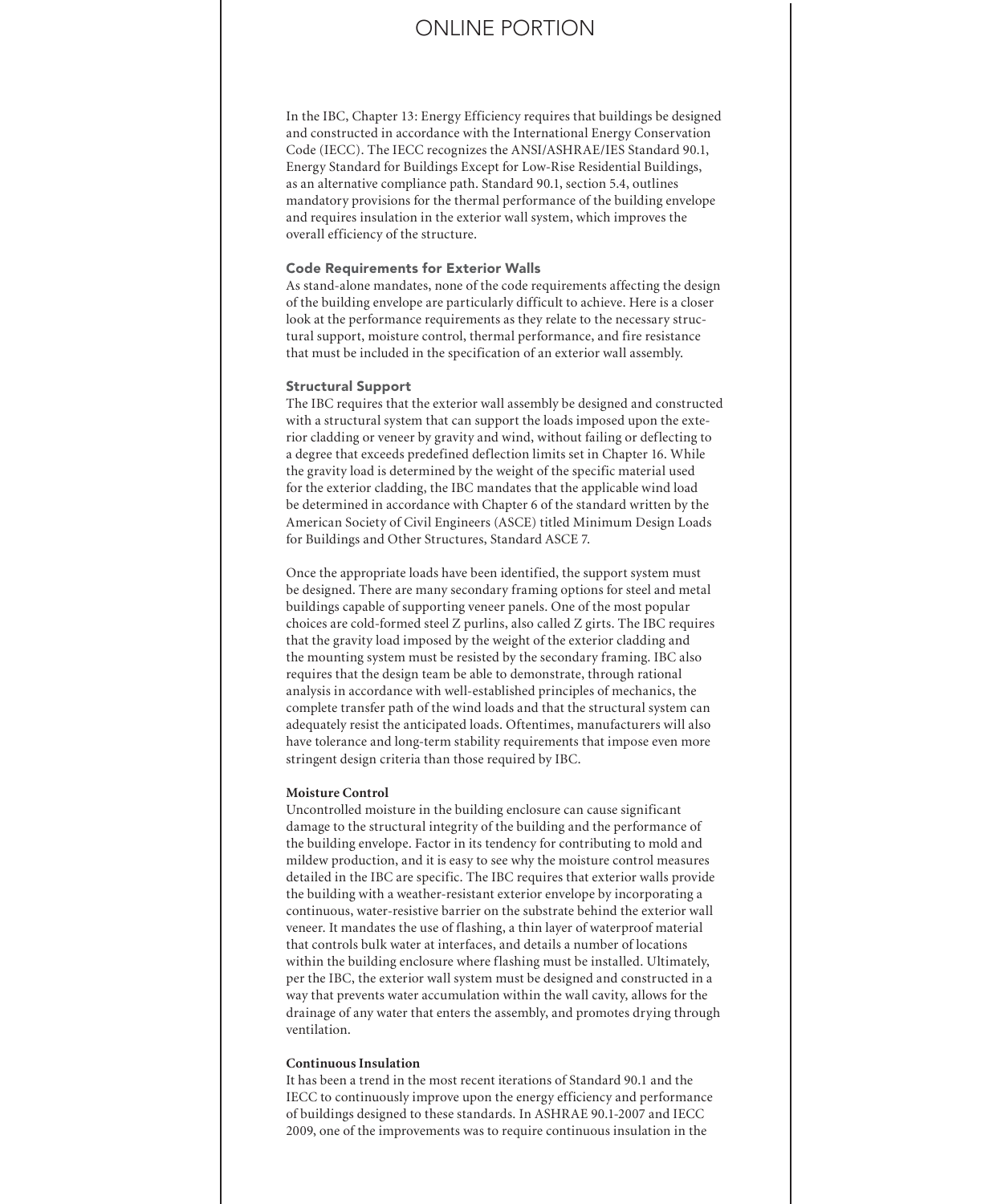exterior wall assemblies of steel-framed, above-grade walls throughout the majority of the United States. Continuous insulation (ci) is insulation that is installed unbroken across all structural members on the exterior side of the wall assembly, without being interrupted by another structure, with the exception of fasteners.



*Image courtesy of ASHRAE*

ASHRAE 90.1 defines climate-specific R-value minimums for the continuous insulation that must be incorporated into the building envelope.

The effectiveness of any insulation is denoted by its R-value, which measures its resistance to heat flow. The higher the R-value, the more effective a material is at resisting the flow of heat. The codes define prescriptive, climate-specific R-value minimums for the continuous insulation used in the building envelope. For example, in climate zone 3, which includes a wide swath of the Southeast from North Carolina through a significant share of Texas and parts of New Mexico, Arizona, and Southern California, ASHRAE 90.1-2007 requires that steel-framed, nonresidential, above-grade walls incorporate continuous insulation with a minimum R-value of 3.8 into the exterior wall assembly, outside of the primary wall structure.

#### **NFPA 285 Compliance**

One of the products commonly used to provide the now requisite layer of continuous insulation in exterior wall assemblies is foam plastic insulation, such as expanded polystyrene (EPS), extruded polystyrene (XPS), and polyisocyanurate (ISO). Unfortunately, foam plastic insulation is most often a petroleum-based product, and when it comes into contact with sufficient heat, it will combust. There are other combustible components that are often included in noncombustible exterior wall assemblies, including: combustible exterior claddings, water-resistive barriers, exterior insulation finishing systems (EIFS), metal composite materials (MCM), fiber-reinforced plastics, and high-pressure laminates. Certain types of combustible wall claddings, MCM for example, require NFPA 285 compliance when the installation is in excess of 40, 50, or 75 feet with multiple, specific requirements documented in the code.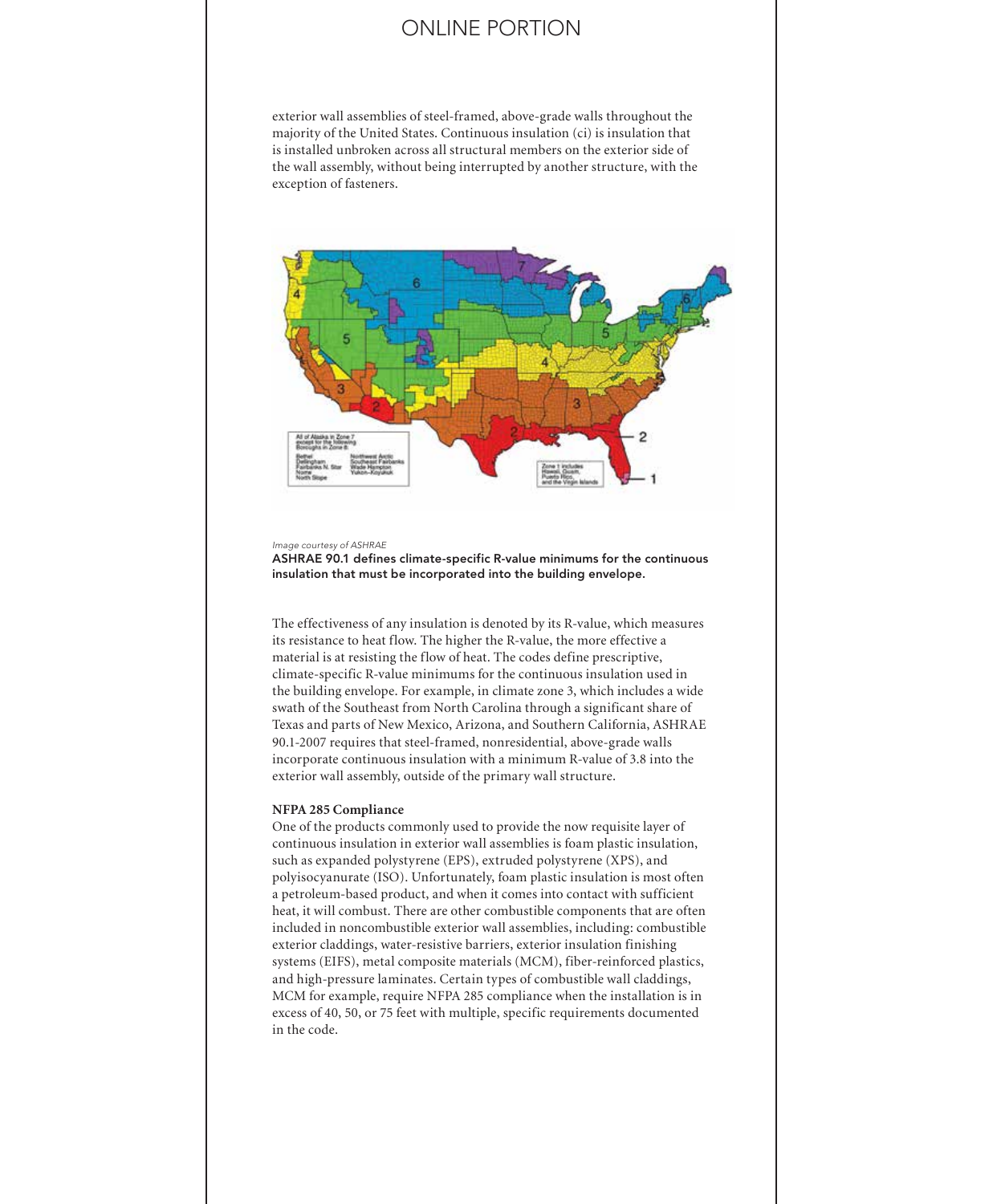

*Photo courtesy of Laminators Incorporated*  An exterior wall assembly with ACM panels is being tested in accordance with the NFPA 285 test standard.

Although there are exceptions, the IBC requires that most exterior wall assemblies incorporating combustible elements be tested in accordance with, and comply with, the acceptance criteria of the NFPA 285 test standard. The test evaluates the distance that flames travel, vertically and laterally, when the exterior assembly is fully burning and is ultimately designed to determine whether or not an exterior wall assembly burns in a controlled enough manner to give building occupants time to get out of the building safely. Exceptions within the code recognize design scenarios where exterior wall systems are not required to meet the NFPA 285 standard, but they are very specific and should be reviewed thoroughly by the design team if the avoidance of the test standard is an ultimate design objective.

### THE POTENTIAL CODE CONFLICTS WITHIN THE BUILDING ENCLOSURE

While the individual requirements for structural support, moisture control, continuous insulation, and NFPA 285 compliance are certainly achievable, the inclusion of so many different elements in an exterior wall assembly creates opportunities for one system to interfere with another and cause the whole assembly to be noncompliant. In common practice, there are four potential conflicts that designers should be aware of in order to maintain the integrity and compliance of the enclosure.

#### 1. Structural Requirements and Moisture Management

Entrapped moisture is problematic in a building enclosure because it can break down the insulation, contribute toward mold and mildew growth, and corrode the steel studs. While the outermost layer of the building, the exterior cladding, is responsible for shedding most of the rainwater, the drainage plane, which exists in the enclosed space between the exterior cladding and the exterior surface of the building structure, is tasked with keeping any water that penetrates the cladding from coming into contact with the physical structure.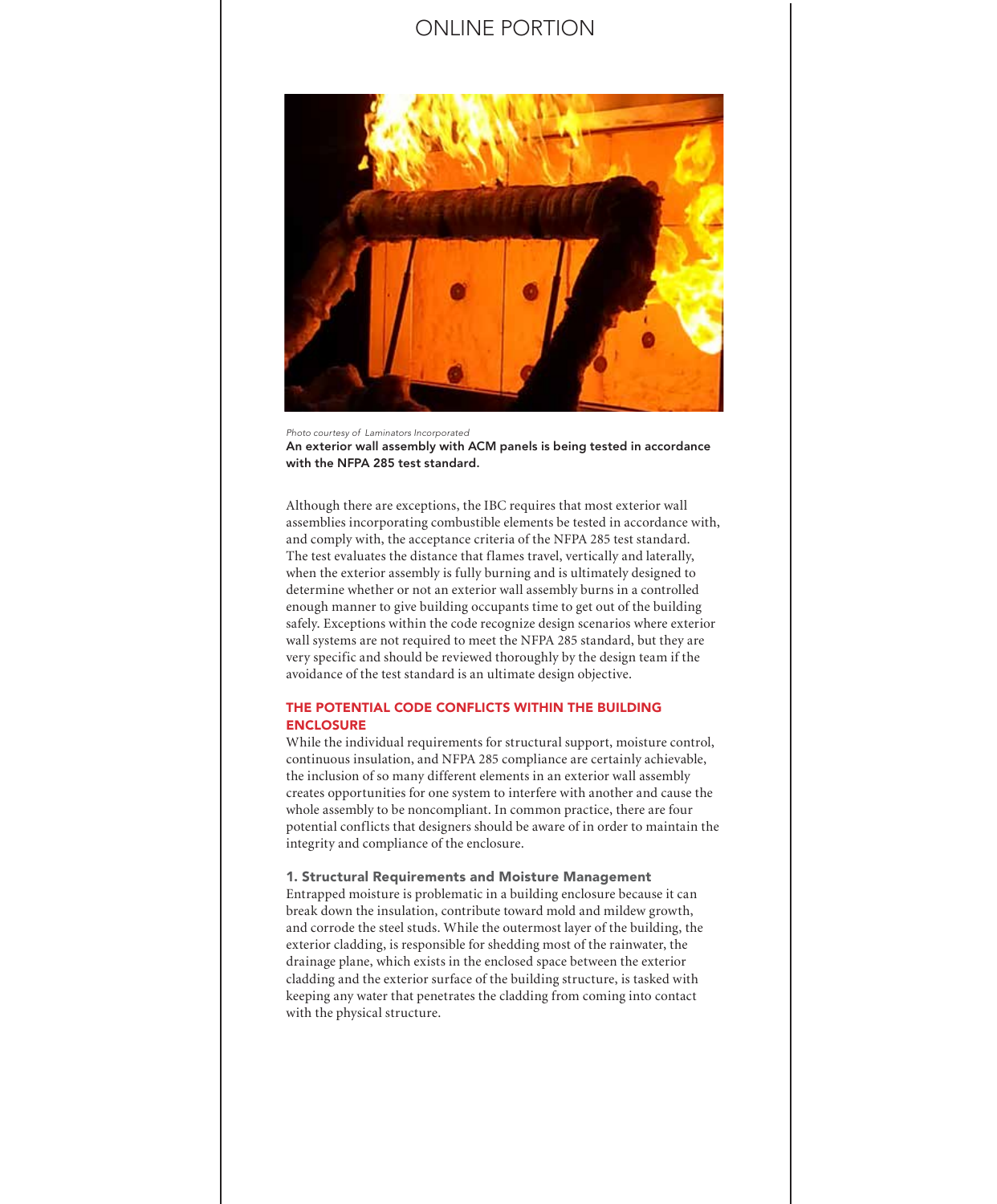

1-PIECE TIGHT-FIT OVER CONTINUOUS INSULATION

*Image courtesy of Laminators Incorporated* 

This illustrates the use of a perforated cold-formed Z girt to allow for proper and compliant drainage.

In accordance with building codes, the drainage plane of the exterior wall assembly must be designed to allow the water to drain down and out of the building, without interference and without allowing the water access to the structure of the wall. It must also contain the structural supports necessary to hold the veneer in place and sufficiently withstand the weight of the panels and the wind load associated with the location of the building. Unfortunately, placing the elements of the secondary frame into the drainage plane can impact the ability of the drainage plane to manage moisture. The structural supports can create obstacles to the natural egress path of the water as it drains, which could cause a compliance issue. For example, if a structural support within the wall cavity, such as a cold-formed steel Z girt, impedes drainage out of the wall or interferes with airflow impacting the assembly's ability to dry, there is a potential compliance issue.

Follow a drop of rainwater as it penetrates the exterior cladding and travels into the drainage plane in the wall cavity. The rainwater should be able to flow unhindered down and out of the building. The base flashing should prevent the water from accessing any existing cracks or gaps that would allow it to seep into contact with the building structure. Gravity should allow water to flow over whatever joints or structures may exist in its path. If the water collects anywhere, in any way, such as pooling behind an incorrectly installed structural support, the building enclosure is at risk for the damage that can be caused by entrapped moisture and is not compliant with building codes.

### **Potential Solutions**

There are a number of solutions to allow water a clear path to exit the wall cavity, while simultaneously allowing the secondary framing to support the code-required cladding loads. As mentioned above, Z girts offer a solution that can be installed in a fairly easy and simple manner and are readily available from most building supply companies. Oftentimes, it is economical for contractors to have the Z bent from flat stock. It is important that the detailing of the Z girts be such that it is possible to fasten the Z girt to the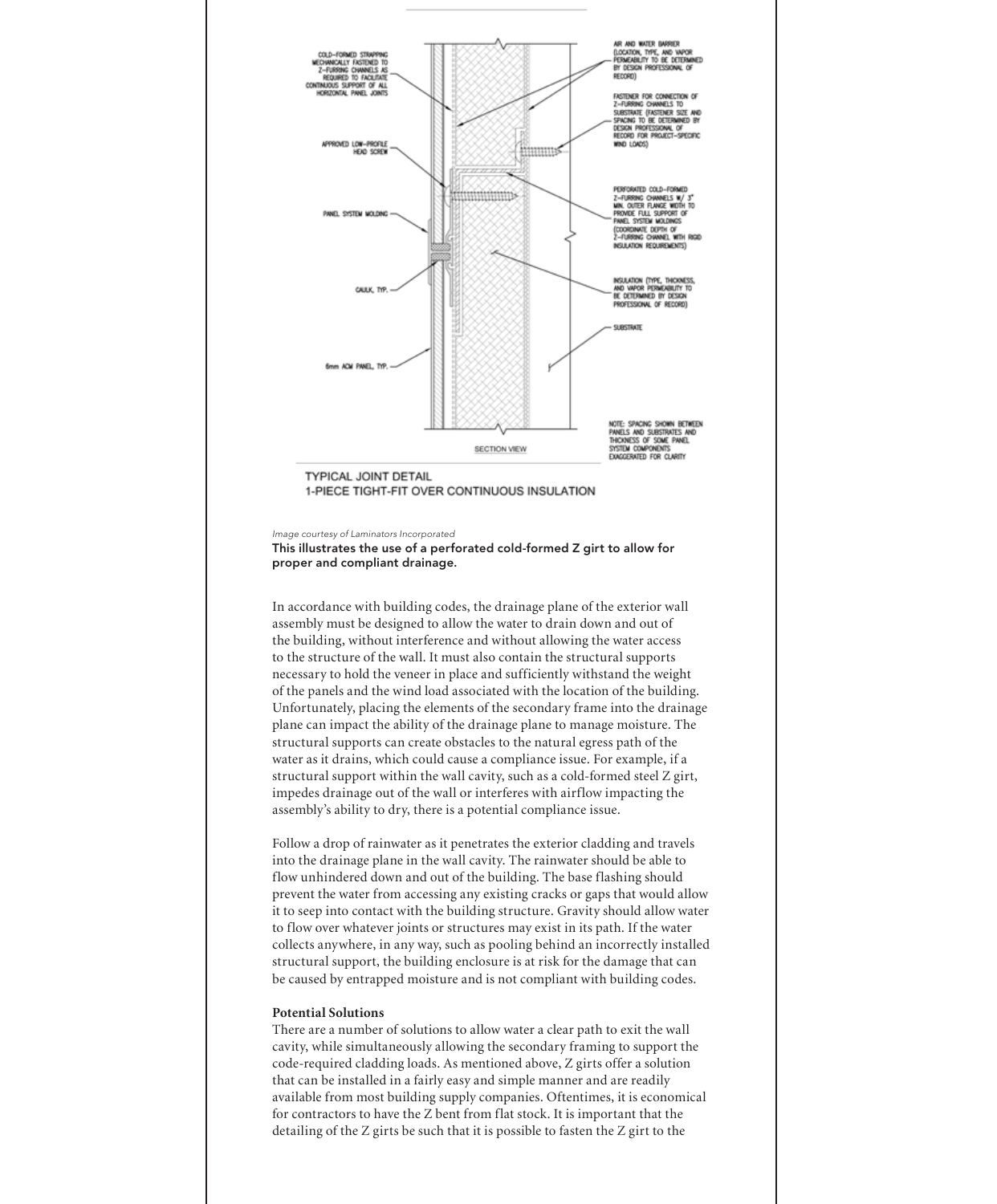wall structure, which typically requires horizontally oriented members. When the members are installed horizontally, there is a greater potential for water flow paths to be blocked at each Z girt. To allow water and air to flow freely within the cavity, it is required to either leave gaps at regular intervals along the length of the Z girts or to specify that the Z girts be perforated along their horizontal leg.

Many proprietary solutions also exist to allow for sufficient structural capacity, while allowing for clear water and air flow paths within the wall cavity. Some systems use discrete brackets to extend the structural supports away from the sheathing by a predetermined distance. The veneer can then be mounted to the structural supports, leaving a fairly open cavity behind for drainage.

### 2. Structural Requirements and Energy Code/Continuous Insulation

There are many benefits that can be realized from incorporating continuous insulation into a building enclosure, especially when compared to the performance of an exterior wall assembly filled with cavity (batt) insulation. Continuous insulation dramatically improves the thermal performance of the building by minimizing the heat lost through thermal bridging. Thermal bridging occurs when heat flows through the conductive structural supports, often steel or aluminum, that connect the conditioned interior with the exterior. Traveling through the support elements, the heat easily eludes the cavity insulation in a wall or roof enclosure and is lost to the outdoor environment. In a steel-framed building, thermal bridging can reduce the R-value of cavity-insulated wall systems by more than 50 percent. Continuous insulation also reduces the amount of conditioned air that is lost through gaps and cracks in the enclosure because it has fewer gaps and cracks than are found in discontinuous cavity insulation. In addition, continuous insulation often moves the dew point from inside the stud cavity to within the managed exterior wall drainage cavity, which reduces the potential for condensation within the structural portion of the building enclosure.



*Photo courtesy of Laminators Incorporated* 

ASHRAE 90.1 now requires the use of continuous insulation in almost all exterior wall assemblies, and designers are challenged to find ways to attach the exterior cladding to the assembly without breaching the insulation with anything other than screws, bolts, and nails.

There are many different kinds of continuous insulation found on commercial projects. Regardless of whether the particular insulation is a rigid foam product, a spray foam, or stone wool, the most important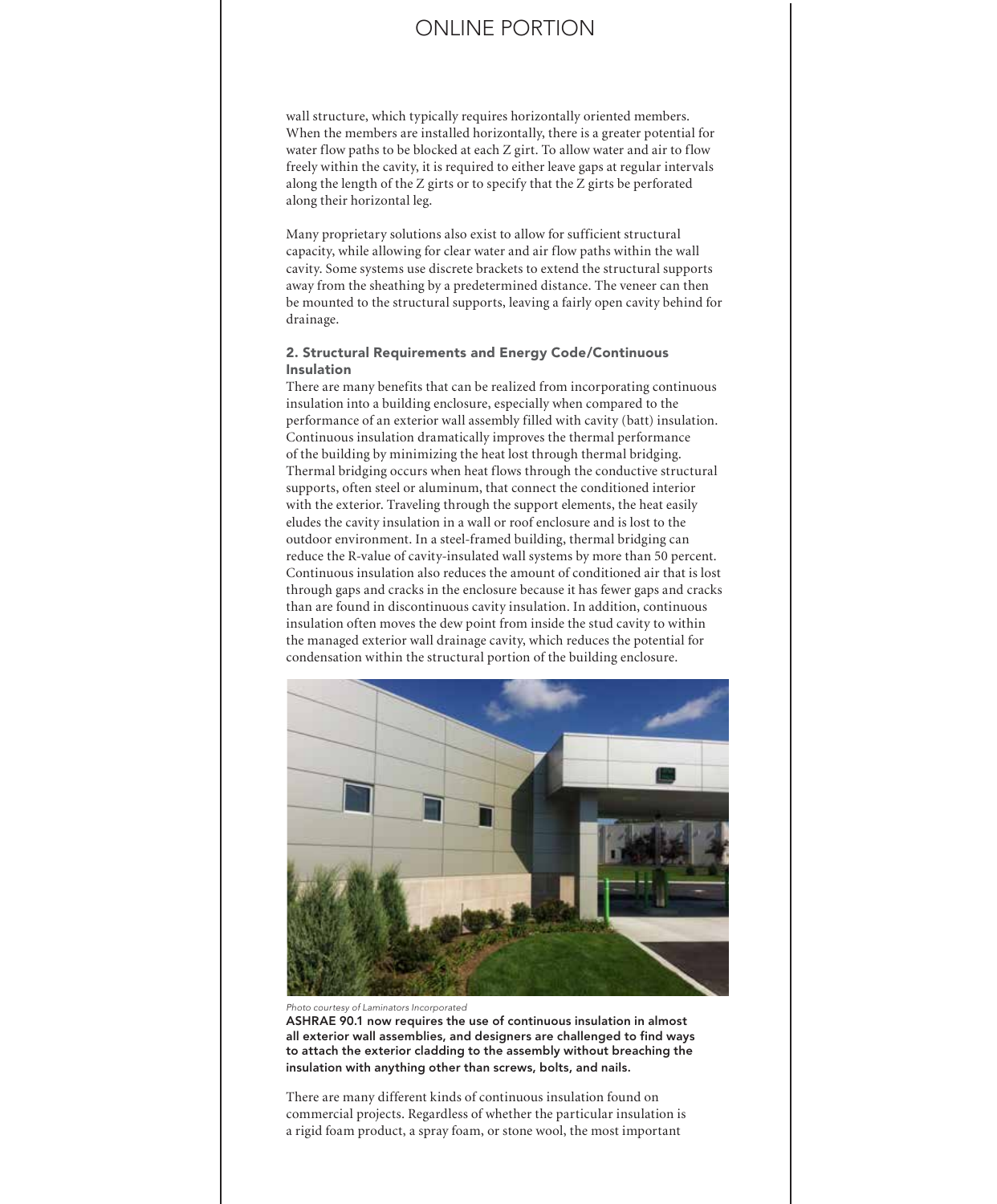characteristic of continuous insulation is its continuous and unbroken nature. It is the very feature that gives this layer of insulation its ability to help buildings manage heat so effectively.

ASHRAE 90.1, which now requires the use of continuous insulation in almost all exterior wall assemblies, defines continuous insulation as insulation that is continuous across all structural members, without thermal bridges other than fasteners and service openings. Although the code does not explicitly define the term fasteners, it is generally interpreted as nails, screws, bolts, and items where the thermal transfer is very small. The definition excludes large connection details, such as furring strips, lintels, and clip angles. In practice, this means that a layer of continuous insulation interrupted or breached by a cold-formed steel Z girt is noncompliant and will expose the building to thermal bridging that will dramatically compromise the thermal performance of the enclosure.

The conflict arises because the area in the exterior wall assembly, where designers are tasked with placing a continuous and unbroken layer of insulation, must also host the structural supports that hold the exterior cladding onto the enclosure. Designers are left with a few options for achieving compliance, each with its own advantages and potential issues.

#### **Install Cladding Over Rigid Insulation**

One approach to supporting exterior cladding, without breaching the continuous insulation, is to fasten the supports over the top of rigid insulation. In this scenario, the insulation is sandwiched between the sheathing and the furring elements, to which the exterior cladding will attach. This installation method relies upon the long-term stability of the rigid foam layer and the compressive strength of the system. Unfortunately, the rigid foam board can experience some initial crushing that creates inconsistencies or unevenness across the surface and, over time, the foam undergoes a natural creep that further deforms the insulation layer. This instability results in the eventual misalignment of the sheathing, insulation, and furring elements, which compromises the compressive strength of the system. This can result in a substrate that moves out-of-tolerance over the life of the facade, which can be extremely problematic for the exterior cladding it supports and negatively impact the aesthetic of most veneers.

#### **Proprietary Clip and Bracket Systems**

An additional caveat to the challenge of incorporating continuous insulation in a building enclosure is that many building claddings are not approved for attachment through more than 1 inch of non-supporting material. In climates where the minimum R-value of the continuous insulation is 7.5, the thickness of the insulation may reach 1½ inches to achieve the requisite R-value.

Proprietary clip systems have been developed that attach exterior cladding to the exterior wall system in a way that is dimensionally stable over time and enables the assembly to accommodate a thicker layer of continuous insulation, if necessary. Unfortunately, these systems may not be viable solutions for projects that require a non-proprietary specification.

#### **Calculate the Wall's Equivalent R-Value**

The ASHARE 90.1 energy code offers multiple compliance paths to provide designers with some much needed flexibility, especially when faced with requirements that conflict with one another. Typically, there is a prescriptive path, which spells out exactly which materials can be used to achieve compliance, and a performance-based path, which enables designers to use different materials or a methodology outside of the prescriptive path, as long as they can demonstrate that the building achieves the desired level of performance. While the prescriptive path tends to be a simpler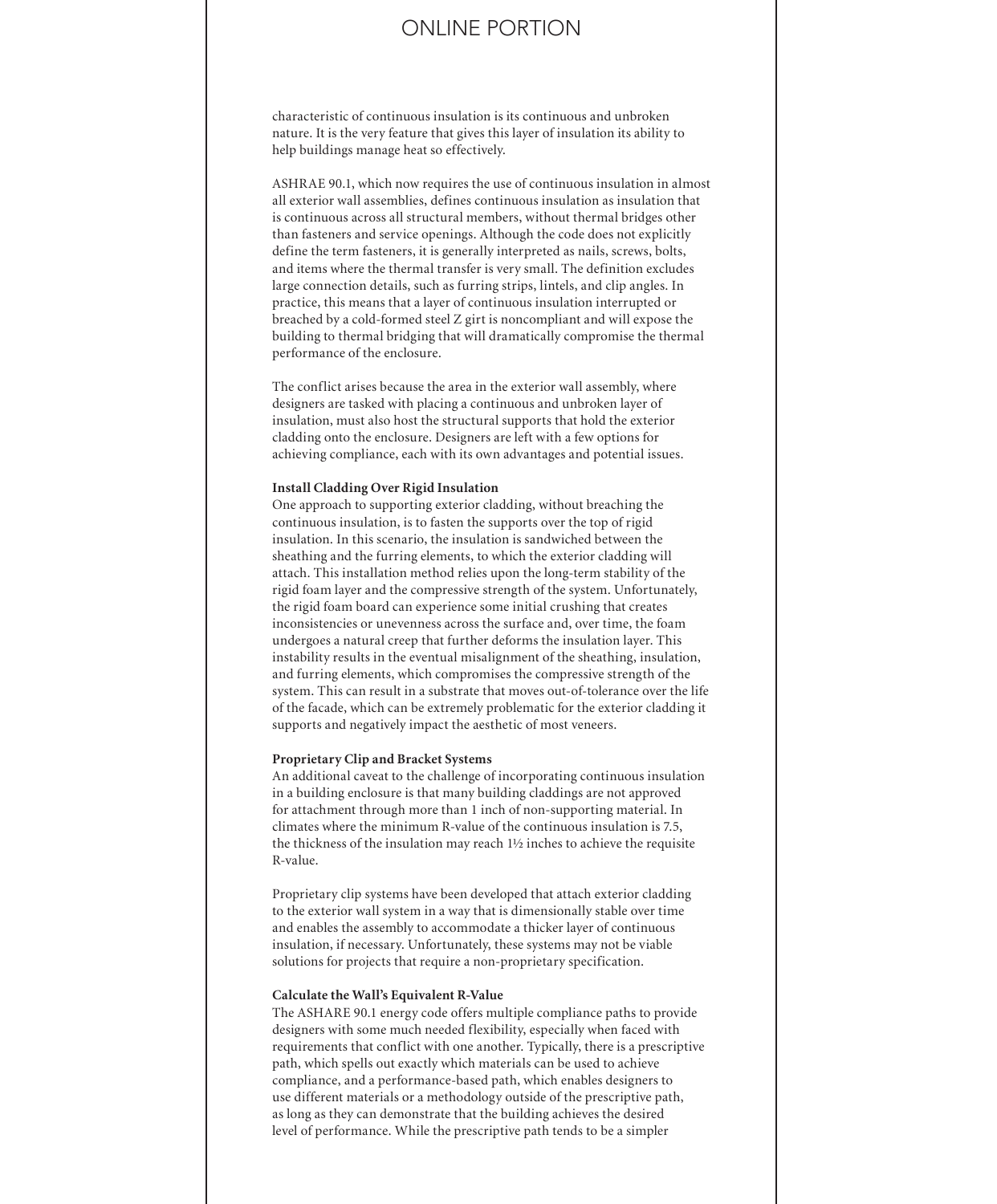and more straightforward approach to satisfying thermal performance requirements, because it defines specific continuous insulation requirements, the performance path can offer a means to achieving a compliant design, although it requires a higher level of documentation and more detailed building simulations. As it relates specifically to designing a code-compliant building enclosure, designers can calculate the equivalent thermal values of the exterior wall or hire an energy specialist to provide the calculations.

### 3. Structural Requirements, Moisture Management, and Energy Code/Continuous Insulation

An exterior wall assembly must include structural support for the cladding that effectively manages moisture and enough continuous insulation to meet the requisite thermal performance, as prescribed by the building codes. Unfortunately, the two types of insulation most commonly used in the exterior wall assembly to achieve continuous insulation have their limitations in being able to manage water and adequately resist fire spread.

#### **Stone Wool**

Stone wool, also referred to as mineral wool or rockwool, is created by taking a mineral salt and spinning it so that it resembles cotton candy, which is then formed into blankets or boards for use as insulation. Because the matrix is a combination of mineral fibers and air, it resists heat flow efficiently.



*Photo courtesy of Laminators Incorporated* 

This exterior wall system installed stone wool between vertical, coldformed metal furring, with lumber furring installed horizontally across the face, and is designed to manage moisture behind the stone wool layer.

Unfortunately, because of its constitution, mineral wool has water management issues. It can absorb water, which impedes the exit of moisture from the exterior wall assembly, and exposes the wall cavity to all of the problems that can be caused by trapped moisture. Though it dries with sufficient ventilation, surface tension and capillarity will hold moisture against any surface in direct contact with the stone wool where it has become saturated. In order to design a compliant enclosure with mineral wool insulation, another layer of water control must be added into the assembly. But even this is trickier than it sounds because incorporating multiple vapor retarders and drainage planes into one wall assembly requires careful consideration and detailing.

#### **Rigid Board Foam Plastic Insulation**

Foam plastic insulation is available as rigid board in many different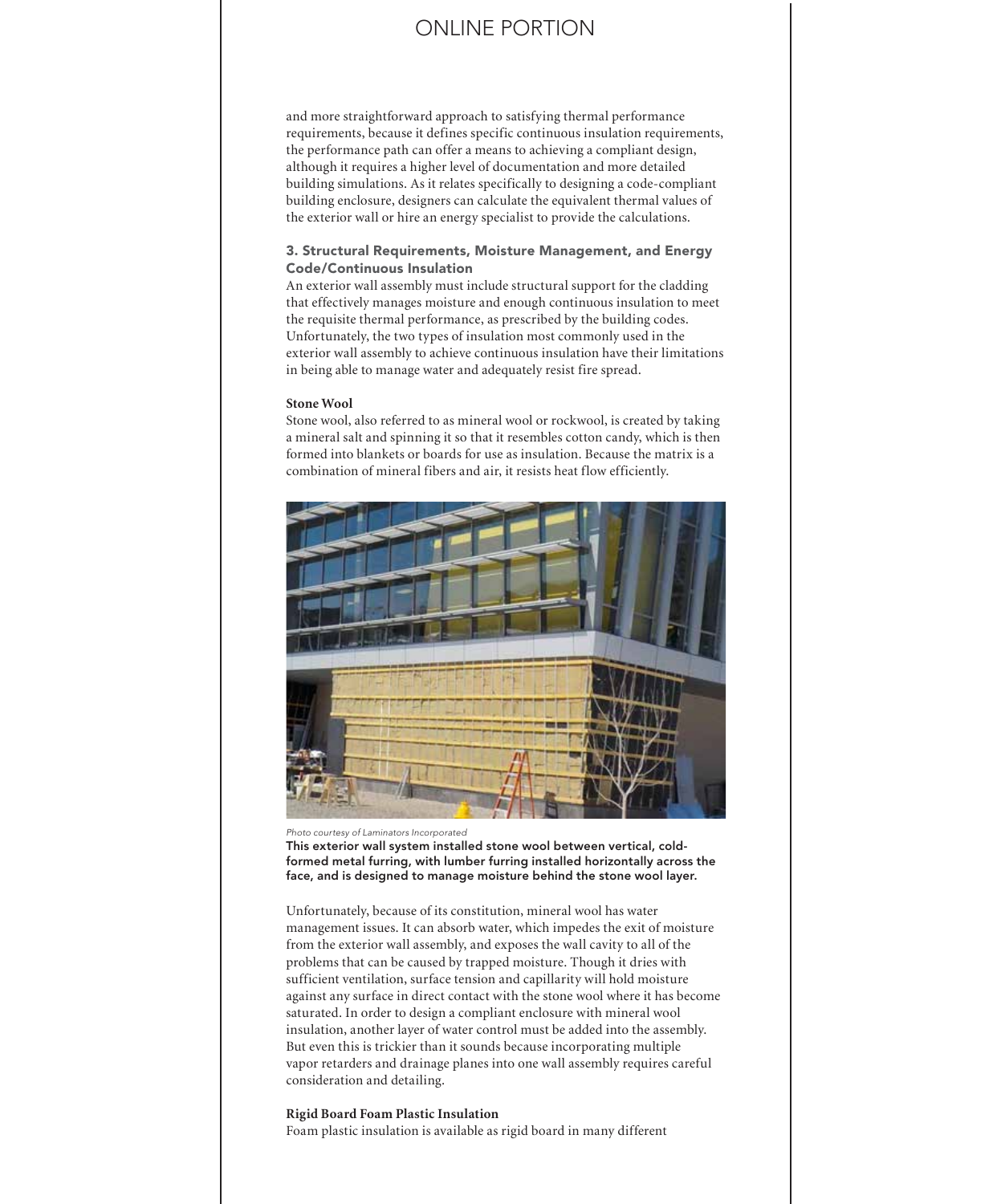chemistries, and each offers a unique balance of cost, efficiency, and capabilities. Some forms of rigid foam insulation do not absorb or retain water and can be used simultaneously as a perfect vapor barrier and the air and water barrier. When detailed properly, it is a good choice for ensuring that the building enclosure allows any water that penetrates the exterior assembly to drain and evaporate out, while simultaneously incorporating continuous insulation. It is important to note that utilizing rigid foam insulation requires careful considerations regarding where the primary water control barrier will be, where the primary vapor control barrier will be, and the treatment of the rigid board joints. If the joints are not properly managed or a type of foam not rated to be an air and water barrier is used, the layer of rigid board insulation can cause moisture to be trapped behind it.

### 4. Structural Requirements, Moisture Management, Energy Code/Continuous Insulation, and Fire Requirements

As explored in this article, it is possible to achieve a structurally stable substrate with good moisture-managing capabilities and continuous insulation using some combination of a proprietary secondary framing system and rigid board insulation with the drainage plane that has been welldefined and detailed properly. Unfortunately, the introduction of rigid foam insulation into a wall assembly triggers the need to meet the requirements of NFPA 285. Even if rigid foam is not used, NFPA 285 compliance may still be required depending upon the cladding type, the geometry, and the specifics of the installation. Though a very specific combination of systems, materials, and installation methods can achieve the goal of an exterior wall assembly that can rectify all four of the code conflicts, there are very few that can be documented in a manner that demonstrate compliance to the satisfaction of code officials.



*Photo courtesy of Laminators Incorporated* 

Specifying exterior wall systems that are NFPA 285 compliant often requires a proprietary specification that makes it difficult for the project to be competitively bid.

The problem exists because many designers need to keep a specification nonproprietary to encourage competitive bids and a wall assembly that is capable of rectifying the four conflicts is inherently proprietary. The proprietary nature of the NFPA 285 test is a function of the fact that it is an assembly test, not a component test, and it only exacerbates the situation. The NFPA 285 test evaluates the performance of an entire exterior wall assembly when it is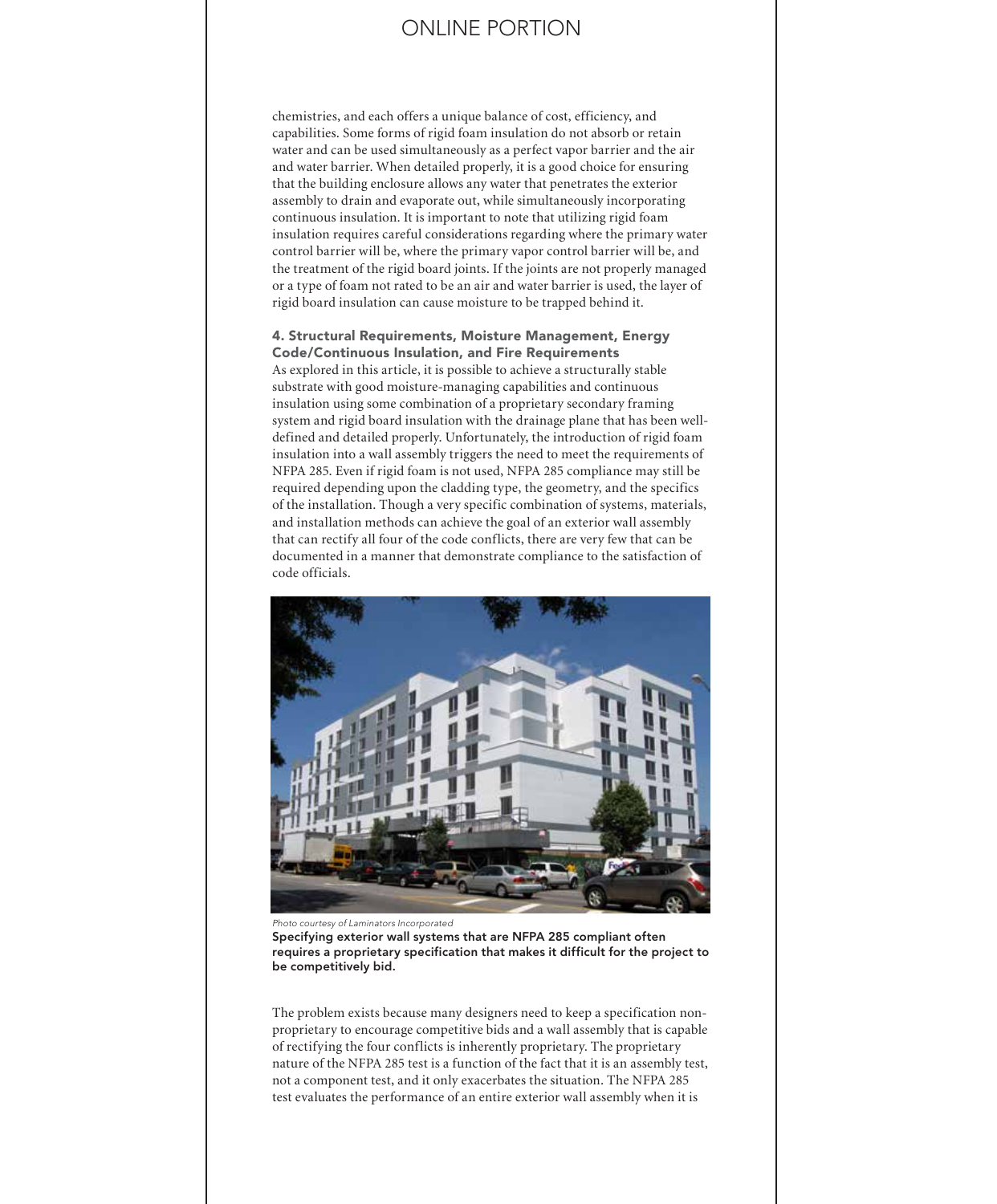fully burning and then deems the entire assembly, built from that specific combination of parts and pieces, as either being compliant or not compliant. Substitutions are not allowed.

In short, it is impossible to write a generic specification for an exterior wall assembly that is NFPA 285 compliant. In order to specify an NFPA 285-compliant assembly, a designer will need to specify an assembly that includes the specific make and model of the exact components that were tested and approved. Any substitution of the insulation, structural support, flashing, cladding, etc. in an assembly requires that it be tested again or, at the very least, will require an engineering judgment letter.

An engineering judgement letter is written by a fire professional or engineer who compares the theoretical performance of a proposed wall assembly to that of an assembly that is NFPA 285 compliant. This professional will incorporate data on the initial NFPA 285-compliant wall assembly and the proposed components to be added and evaluate whether or not the new assembly would be compliant if it were to be tested. Engineering judgement letters are written on a job-by-job basis and only for very specific assemblies. Please note that engineering judgement letters make it possible for designers to specify assemblies that have not yet been tested by NFPA 285 and still satisfy the fire control requirements of the building codes, but they do not make it possible to specify a non-proprietary or generic exterior wall assembly. The acceptance of an engineering judgement letter is at the discretion of the local authority having jurisdiction over the project and the local code official's willingness to accept the professional's conclusions.

After reading this article, it may be an understatement to say that specifying a code-compliant exterior wall assembly is complex. It requires that a designer navigate multiple codes and correctly integrate various stand-alone systems in a way that does not compromise the functionality of any individual system or the assembly as a whole. There are a number of potential pitfalls. Structural supports for the veneer of the assembly can impede moisture control or break the continuous insulation. The insulation may require additional air and water barriers or require that the assembly achieve NFPA 285 compliance. To overcome these challenges, it is likely that specifiers will have to collaborate with manufacturers, fire professionals, and local code officials to attain the necessary documentation to demonstrate code compliance.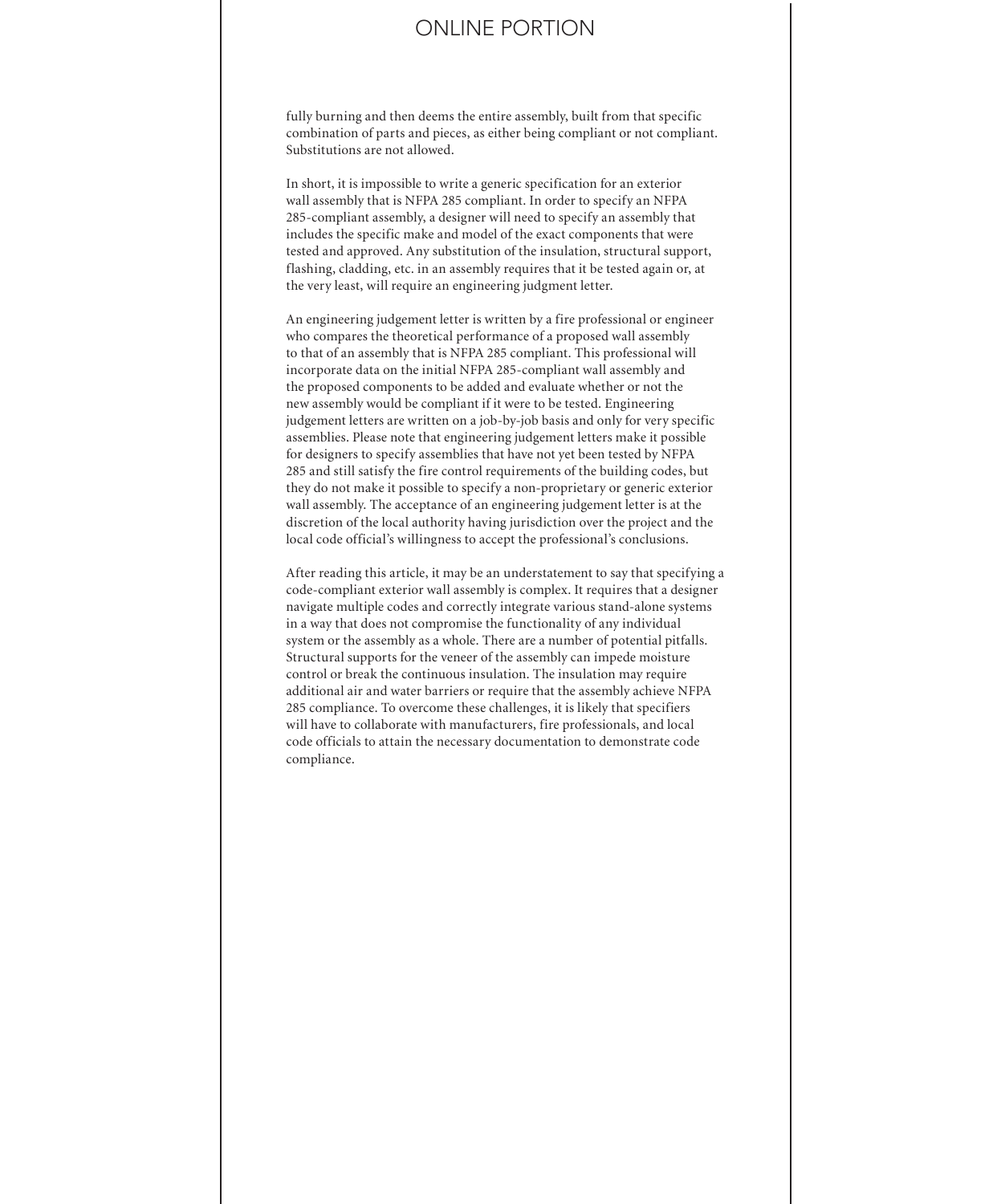### ACM PANEL EXTERIOR WALL ASSEMBLY SPECIFICATION



#### *Photo courtesy of Henderson-Johnson Co. Inc.*

This ACM installation over stone wool and a cold-formed metal secondary framing system required that designers pay special attention to moisture management and thermal bridging in the envelope.

After all of the discussion about the conflicts in the code, it may seem impossible to specify a code-compliant exterior wall assembly. However, with the right materials and the application of a few industry best practices, it is possible to satisfy the structural requirements of IBC Chapter 16, the energy code requirements of the IECC and ASHRAE 90.1, the water management requirements of IBC Chapter 14, and the requirements of NFPA 285. Unfortunately, the solutions tend to be based on proprietary assemblies and can never be specified in a manner where they could be competitively bid.

One such assembly is based on a generic wall that was tested to be NFPA 285 compliant by an aluminum composite material (ACM) manufacturer. The manufacturer tested the ACM panel in an installation system over a very generic, cold-formed steel-framed base wall with <sup>5</sup>/8-inch glass-matfaced exterior gypsum wall board on the exterior and <sup>5</sup>/8-inch type X interior gypsum wall board on the interior. The glass-mat-faced gypsum wall board was coated with a fluid-applied, vapor-permeable air and water barrier. The cavity did not contain anything other than typical wall system installation components. The intent of the testing such a generic, typical assembly was to allow a designer to easily use the NFPA 285 compliance test as a basis for a code submittal package, which would then include the engineering judgement letters from the manufacturers of any component they intended to add to the wall assembly, including, but not limited to: alternative air and water barriers, insulation, and secondary framing elements (if combustible).

The designer added a proprietary glass-fiber reinforced secondary framing system that was designed to incorporate ISO rigid board insulation into the framing to create a managed drainage plane on the exterior side of the rigid insulation. The seams of the insulation were taped with a proprietary, pressure-sensitive acrylic sealant tape so that the moisture was exclusively managed at the face of the insulation. The building was under 40 feet tall so the glass-fiber reinforced secondary framing system met the exemption for NFPA 285 compliance requirements in IBC. Documentation of compliance with the exemption was supplied by the manufacturer of the proprietary framing system. It is important to note that it is atypical for a wall assembly component to be allowed exemption if another element in the wall assembly had triggered the need for NFPA 285 compliance, but in this case it was allowed.

Though the secondary framing system received an exemption from the need to meet NFPA 285, ISO insulation is required to be NFPA 285 compliant regardless of building height. The designer chose a type of ISO insulation that could maintain NFPA 285 compliance when placed behind an NFPA 285-compliant ACM wall system and was rated to function as the air and water barrier when properly taped and sealed. The manufacturer of the ISO supplied the engineering judgement letter to complete the demonstration of compliance.

The designer wanted to introduce a drainage cavity into the wall that had a greater depth than could be achieved with the standard ACM installation. To achieve a greater cavity depth without introducing additional code concerns, the designer incorporated 7 ⁄8-inch deep, vertically oriented, coldformed metal hat furring channels that were fastened to the faces of the horizontally oriented glass-fiber reinforced framing system. Because the furring channel was steel, it was considered noncombustible and did not impact the NFPA 285 compliance of the wall assembly. Some fire experts suggest that the introduction of additional airflow associated with this larger drainage plane could impact NFPA 285 performance, but the overall cavity depth was the same as another NFPA 285-compliant system from the same manufacturer, so it was deemed acceptable.

It is important to consider that, while in this case the local code official and authority having jurisdiction were comfortable accepting the NFPA 285 compliance material, not all will be. It is important to interact with the manufacturers of the alternate materials being proposed in wall assemblies as well as the manufacturer that tested the base wall for NFPA 285 compliance. Local code officials will often defer to the engineers from the design team, if they are able to assemble a reasonable compliance package for NFPA 285 wall assemblies that include engineering judgement letters. Also, though this assembly incorporated elements to comply with all four of the code conflicts, it is very proprietary and could not be competitively bid.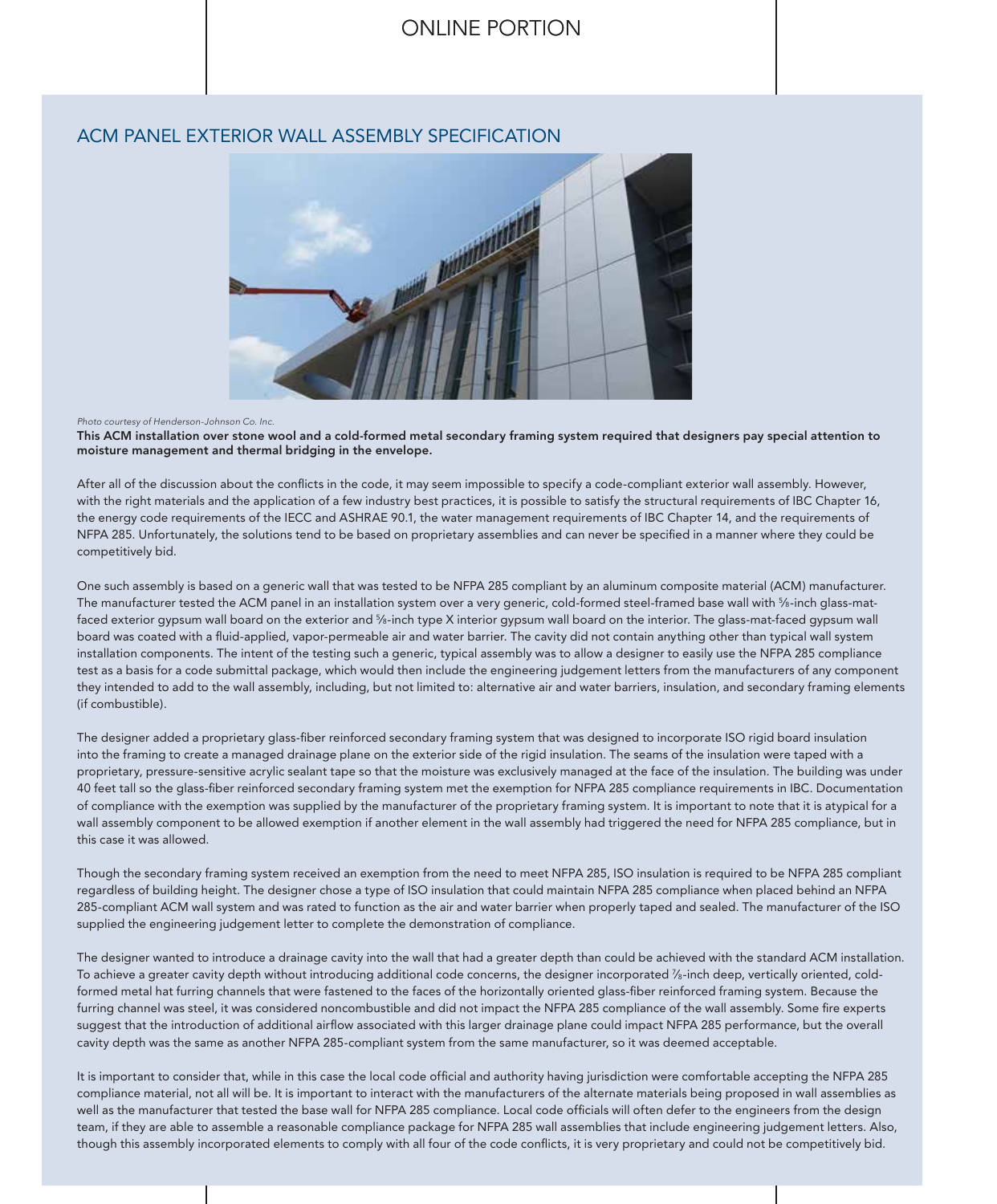#### **QUIZ**

- 1. Which of the following identifies five of the basic elements of an exterior wall system?
	- a. Structural elements, drainage plane, vapor retarder, insulating elements, exterior cladding
	- b. Structural elements, flashing, cold-formed Z purlins, insulating elements, exterior cladding
	- c. Cold-formed Z purlins, veneer, air and water barrier, sheathing, exterior cladding
	- d. Structural elements, air barrier, drainage plane, stone wool insulation, thermal bridge
- 2. When it comes to defining the design requirements of a building enclosure, no single code is self-contained and comprehensive.
	- a. True
	- b. False
- 3. Which of the following code requirements must be satisfied by an exterior wall system?
	- a. The exterior wall assembly must contain a structural system that can adequately support the wind load and weight of the exterior cladding.
	- b. The exterior wall assembly must be designed and constructed in a way that prevents water accumulation within the wall cavity, allows for the drainage of any water that enters the assembly, and promotes drying through ventilation.
	- c. The exterior wall assembly must contain continuous insulation that achieves the appropriate climate-specific R-value minimum.
	- d. All of the above
- 4. Which of the following correctly describes the conflict that can occur between the structural system and the moisture management of the exterior wall assembly?
	- a. The exterior cladding deflects to a degree that exceeds the deflection limits set in Chapter 16 of the IBC when exposed to moisture.
	- b. The assembly cannot be exposed to any water because exposure to moisture can break down the insulation, contribute toward mold and mildew growth, and corrode the steel studs.
	- c. Placing structural elements into the drainage plane can create obstacles to the natural egress path of the water as it drains, causing a compliance issue.
	- d. The structural elements can interfere with the layer of continuous insulation.
- 5. Which of the following is a potential solution for preventing the structural system from interfering with the moisture control of the assembly?
	- a. Leave gaps at regular intervals along the length of the Z girts.
	- b. Specify that the Z girts be perforated along their horizontal leg.
	- c. Select a proprietary system that uses discrete brackets to extend the structural supports away from the sheathing, leaving a fairly open cavity for drainage.
	- d. All of the above
- 6. Although ASHRAE 90.1 does not clearly define the fasteners allowed to break the continuous layer of insulation, it is generally interpreted as:
	- a. screws, bolts, and nails.
	- b. furring strips, lintels, and clip angles.
	- c. steel and aluminum structural supports.
	- d. All of the above